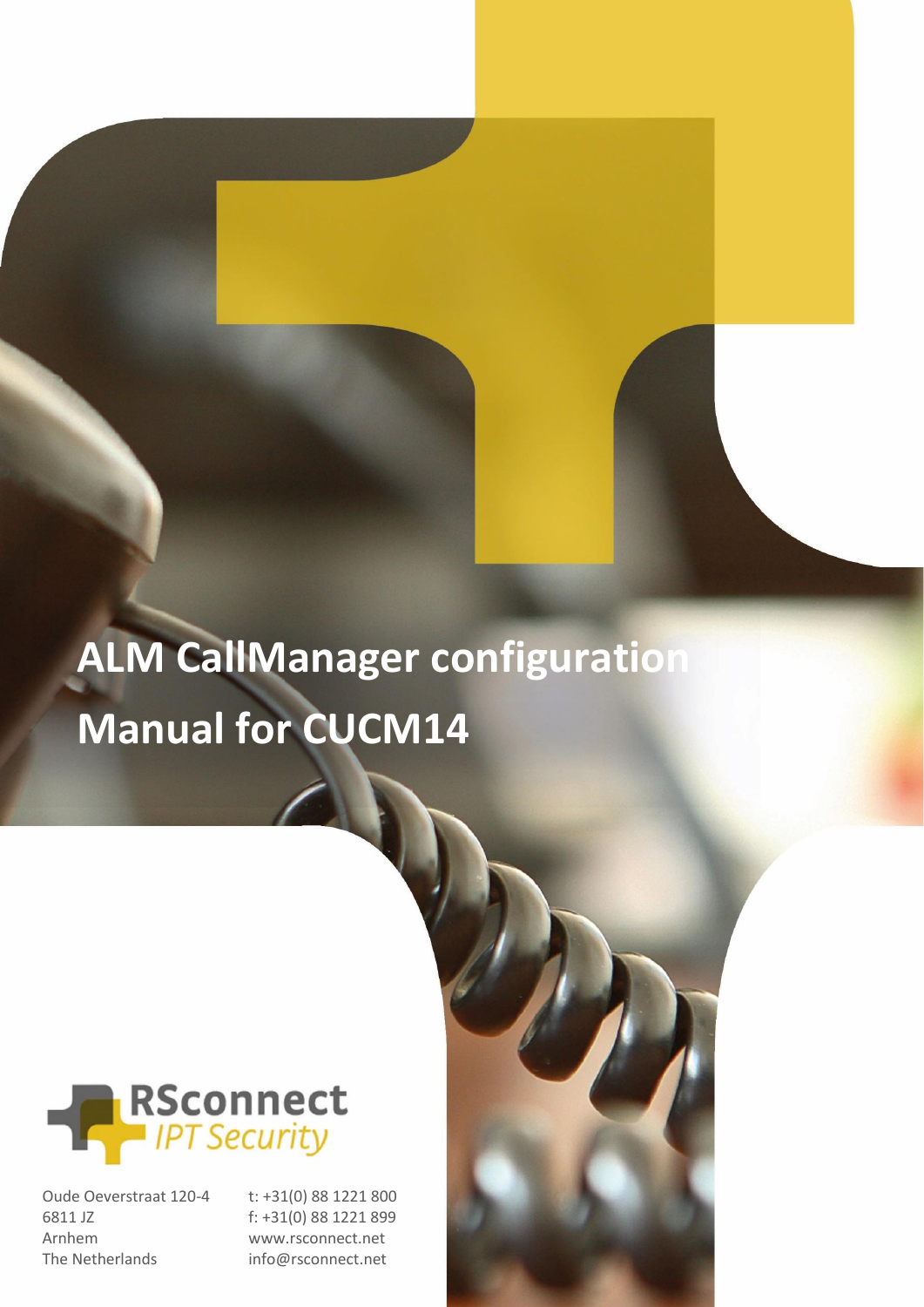

# **Configuration manual ALM**

This manual describes the configuration steps to complete the ALM settings for a user.

Only the Cisco ® Unified Communications Manager (CUCM) part of the installation will be discussed in this manual.

Several steps are required like the configuration of a device/phone and the configuration of a Device Profile and a user.

This manual does not contain instructions on how to configure Partitions, CallingSearchSpaces and other phone and user settings.

## **System settings**

Log on to the Cisco Unified CM Administration page

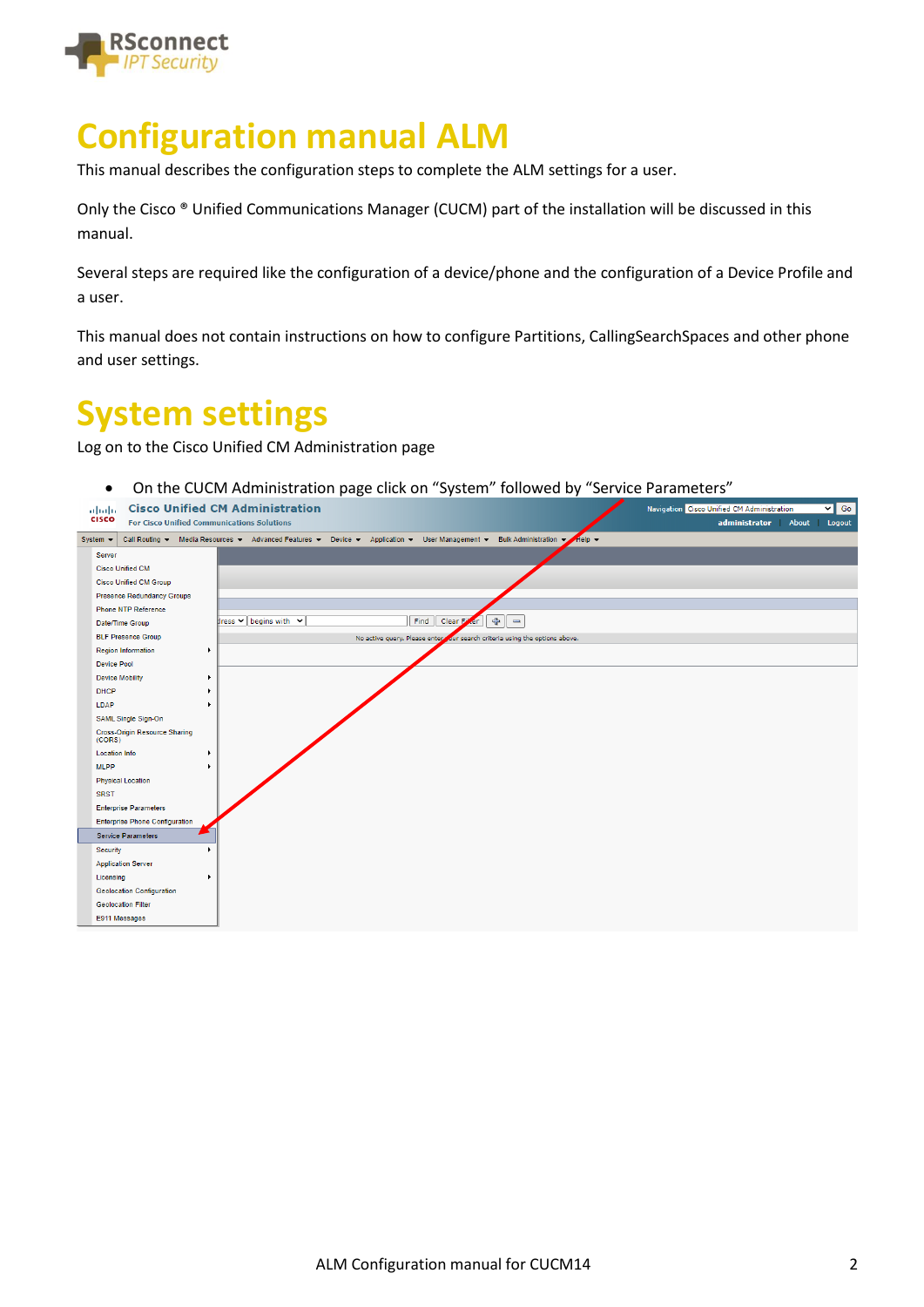

- Select the Publisher / Primary CUCM Server
- Select the Cisco Extension Mobility Service

| abab.<br><b>CISCO</b>       | <b>Cisco Unified CM Administration</b>                                           |              |                                                              | Navigation Cisco Unified CM Administration |       | $\overline{\smile}$ Go |
|-----------------------------|----------------------------------------------------------------------------------|--------------|--------------------------------------------------------------|--------------------------------------------|-------|------------------------|
|                             | <b>For Cisco Unified Communications Solutions</b>                                |              |                                                              | administrator                              | About | Logout                 |
| System $\blacktriangledown$ | Call Routing v Media Resources v Advanced Features v Devictor                    |              | Application v User Management v Bulk Administration v Help v |                                            |       |                        |
|                             | <b>Service Parameter Configuration</b>                                           |              |                                                              |                                            |       |                        |
| -Status                     |                                                                                  |              |                                                              |                                            |       |                        |
| (i)                         | <b>Status: Ready</b>                                                             |              |                                                              |                                            |       |                        |
|                             | Select Server and Service                                                        |              |                                                              |                                            |       |                        |
| Server <sup>*</sup>         | 172.16.162.140 -- CUCM Voice/Video (Active)                                      | $\checkmark$ |                                                              |                                            |       |                        |
| Service <sup>*</sup>        | -- Not Selected --                                                               | $\checkmark$ |                                                              |                                            |       |                        |
|                             | All parameters -- Not Selected --                                                |              | in the cluster-wide group(s).                                |                                            |       |                        |
|                             | Cisco AMC Service (Active)                                                       |              |                                                              |                                            |       |                        |
|                             | Cisco Audit Event Service (Active)<br>Cisco Bulk Provisioning Service (Active)   |              | No parameter available for this service.                     |                                            |       |                        |
|                             | Cisco CTIManager (Active)                                                        |              |                                                              |                                            |       |                        |
|                             | Cisco CTL Provider (Active)                                                      |              |                                                              |                                            |       |                        |
|                             | Cisco CallManager (Active)<br>*- indicat Cisco CallManager SNMP Service (Active) |              |                                                              |                                            |       |                        |
| $\bf (i)$                   | Cisco Certificate Authority Proxy Function Active)                               |              |                                                              |                                            |       |                        |
|                             | Cisco DRF Local (Active)<br>**The Se                                             |              | sodified to their original default values.                   |                                            |       |                        |
|                             | Cisco DRF Master (Active)<br>Cisco Database Layer Monitor (Active)               |              |                                                              |                                            |       |                        |
|                             | Cisco Device Activation Service (Active                                          |              |                                                              |                                            |       |                        |
|                             | Cisco DirSync (Active)                                                           |              |                                                              |                                            |       |                        |
|                             | Cisco Directory Number Alias Lookup (Active)                                     |              |                                                              |                                            |       |                        |
|                             | Cisco Directory Number Alias Sync (Ctive)<br>Cisco Extended Functions (Active)   |              |                                                              |                                            |       |                        |
|                             | Cisco Extension Mobility (Active)                                                |              |                                                              |                                            |       |                        |
|                             | Cisco Headset Service (Active)                                                   |              |                                                              |                                            |       |                        |
|                             | Cisco IP Manager Assistant (Active)                                              |              |                                                              |                                            |       |                        |

In the CUCM several Service Parameters for the ExtensionMobility service must be changed.

| abab.<br><b>CISCO</b>                   | <b>Cisco Unified CM Administration</b><br><b>For Cisco Unified Communications Solutions</b>                                         |                        |                                                            |              |  | Navigation Cisco Unified CM Administration<br>administrator<br><b>About</b> | $\vee$ 60<br>Logout |
|-----------------------------------------|-------------------------------------------------------------------------------------------------------------------------------------|------------------------|------------------------------------------------------------|--------------|--|-----------------------------------------------------------------------------|---------------------|
|                                         | System v Call Routing v Media Resources v Advanced Features v Device v Application v User Management v Bulk Administration v Help v |                        |                                                            |              |  |                                                                             |                     |
|                                         | <b>Service Parameter Configuration</b>                                                                                              |                        |                                                            |              |  | Related Links: Parameters for All Servers v Go                              |                     |
|                                         | Save <b>P</b> Set to Default <b>A</b> Advanced                                                                                      |                        |                                                            |              |  |                                                                             |                     |
| <b>Status</b>                           |                                                                                                                                     |                        |                                                            |              |  |                                                                             |                     |
| $\left(\mathbf{i}\right)$ Status: Ready |                                                                                                                                     |                        |                                                            |              |  |                                                                             |                     |
|                                         | <b>Select Server and Service-</b>                                                                                                   |                        |                                                            |              |  |                                                                             |                     |
| Server <sup>*</sup>                     | 172.16.162.140 -- CUCM Voice/Video (Active)<br>$\checkmark$                                                                         |                        |                                                            |              |  |                                                                             |                     |
| Service <sup>*</sup>                    | Cisco Extension Mobility (Active)<br>$\check{~}$                                                                                    |                        |                                                            |              |  |                                                                             |                     |
|                                         | All parameters apply only to the current server except parameters that are in the cluster-wide group(s).                            |                        |                                                            |              |  |                                                                             |                     |
|                                         | -Cisco Extension Mobility (Active) Parameters on server 172.16.162.140--CUCM Voice/Video (Active)-                                  |                        |                                                            |              |  |                                                                             |                     |
|                                         |                                                                                                                                     |                        |                                                            |              |  |                                                                             | 9                   |
| <b>Parameter Name</b>                   |                                                                                                                                     | <b>Parameter Value</b> |                                                            |              |  | <b>Suggested Value</b>                                                      |                     |
|                                         | - Clusterwide Parameters (Parameters that apply to all servers) -                                                                   |                        |                                                            |              |  |                                                                             |                     |
|                                         | Enforce Intra-cluster Maximum Login Time <sup>*</sup>                                                                               | False                  |                                                            | $\check{ }$  |  | False                                                                       |                     |
|                                         | Intra-cluster Maximum Login Time. <sup>46</sup>                                                                                     | $\circ$                |                                                            |              |  | 8:00                                                                        |                     |
|                                         | Inter-cluster Maximum Login Time. <sup>*</sup>                                                                                      | 10:00                  |                                                            |              |  | 10:00                                                                       |                     |
|                                         | Multiple Login Behavior. <sup>*</sup>                                                                                               | Auto Logout            |                                                            | $\check{ }$  |  | Multiple Logins Not Allowed                                                 |                     |
|                                         |                                                                                                                                     | mac                    |                                                            |              |  | True                                                                        |                     |
|                                         | Remember the Last User Logged In.*                                                                                                  | False                  |                                                            | $\checkmark$ |  | False                                                                       |                     |
|                                         | Clear Call Logs on Intra-Cluster EM *                                                                                               | False                  |                                                            | ◡            |  | False                                                                       |                     |
|                                         | <b>Headset-based Extension Mobility</b> *                                                                                           |                        | Allow headset for Extension Mobility sign in and sign ou ∨ |              |  | Allow headset for Extension Mobility sign in and sign out                   |                     |
|                                         | Auto logout timer after headset disconnect (minutes).*                                                                              | 5                      |                                                            |              |  | 5                                                                           |                     |
|                                         | PIN entry for headset-based sign in *                                                                                               | Required               |                                                            | ╰            |  | Required                                                                    |                     |
|                                         | Auto login timer after headset connect (seconds). <sup>*</sup>                                                                      | 30                     |                                                            |              |  | 30                                                                          |                     |
|                                         |                                                                                                                                     |                        |                                                            |              |  |                                                                             |                     |
|                                         | There are hidden parameters in this group. Click on Advanced button to see hidden parameters.                                       |                        |                                                            |              |  |                                                                             |                     |
|                                         |                                                                                                                                     |                        |                                                            |              |  |                                                                             |                     |
| Save                                    | Set to Default<br>Advanced                                                                                                          |                        |                                                            |              |  |                                                                             |                     |
|                                         | *- indicates required item.                                                                                                         |                        |                                                            |              |  |                                                                             |                     |

(1) \*\*The Set-to-Default button restores all parameters that have been modified to their original default values.

One of the required settings is the "Intra-Cluster Multiple Login Behaviour". This will control the procedure of the login request.

The required setting is "**Auto Logout**". This feature will automatically logout or disconnect a user if he/she is already logged into another IP Phone.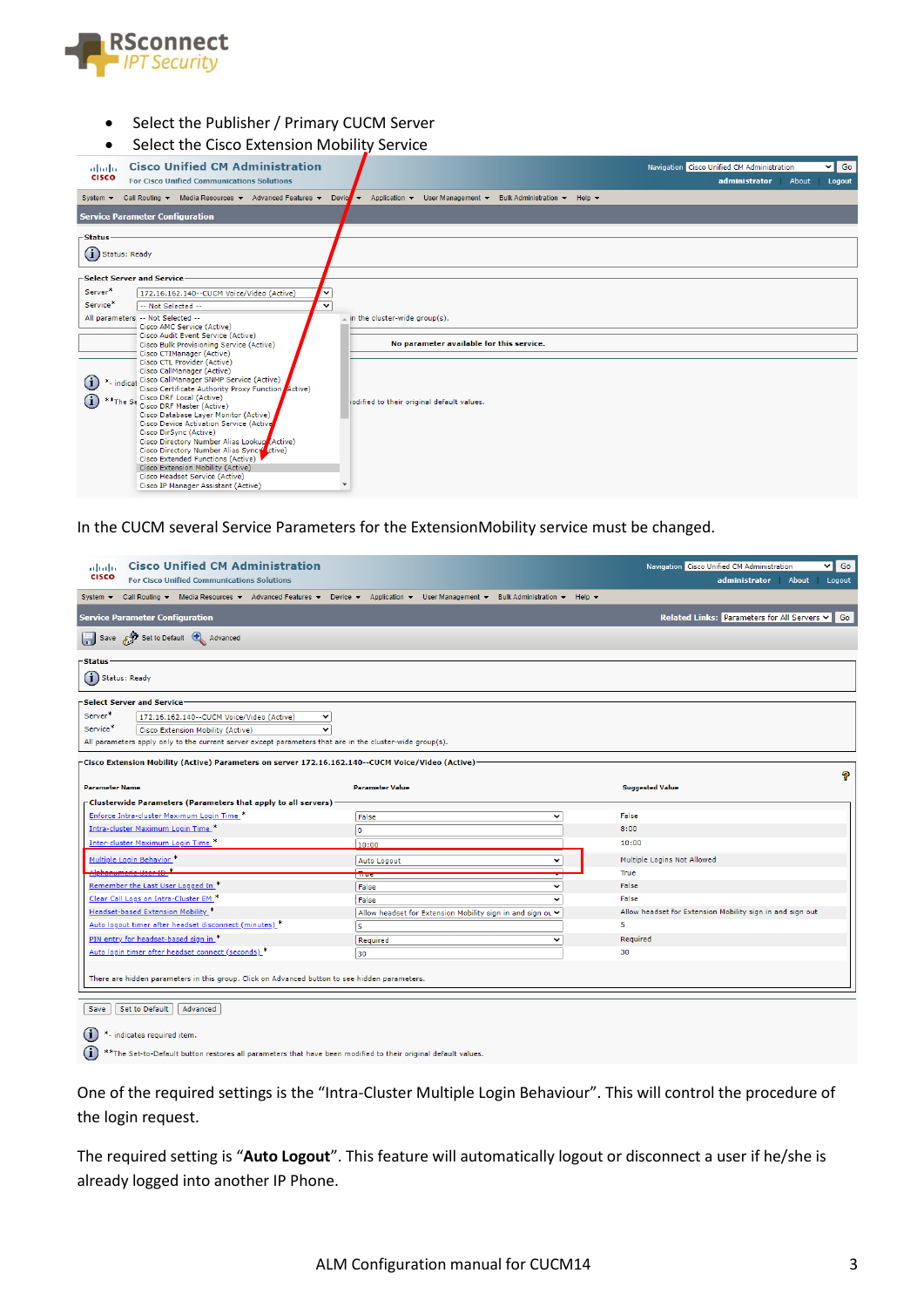

So this setting will automatically logoff a user if he/she is already logged on at another extension.

All the other settings may be changed depending on the situation.

# **Service settings**

Verify the Cisco Extension Mobility Service is activated on all CallManager Servers.

| ahaha                           | <b>Cisco Unified Serviceability</b>                                   | Navigation Cisco Unified Serviceability<br>$\vee$ Go     |
|---------------------------------|-----------------------------------------------------------------------|----------------------------------------------------------|
| <b>CISCO</b>                    | <b>For Cisco Unified Communications Solutions</b>                     | administrator<br>About<br>Logout                         |
|                                 | Alarm v Trace v Tools v Snmp v CallHome v Help v                      |                                                          |
|                                 | <b>Service Activation</b>                                             | Related Links: Control Center - Feature Services v<br>Go |
|                                 | Save Set to Default & Refresh                                         |                                                          |
| <b>Status</b><br>(i) Ready      |                                                                       |                                                          |
| <b>Select Server</b><br>Server* | 172.16.162.140 -- CUCM Voice/Video<br>$\vee$ Go<br>Check All Services |                                                          |
| <b>CM Services</b>              |                                                                       |                                                          |
|                                 | <b>Service Name</b>                                                   | <b>Activation Status</b>                                 |
| ø                               | Cisco CallManager                                                     | Activated                                                |
| ø                               | Cisco Unified Mobile Voice Access Service                             | Activated                                                |
| ☑                               | Cisco IP Voice Media Streaming App                                    | Activated                                                |
| $\blacksquare$                  | Cisco CTIManager                                                      | Activated                                                |
| ☑                               | <b>Cisco Extension Mobility</b>                                       | Activated                                                |
| -<br><b>M</b>                   | <u>Cisto Exterio de Fontanono</u>                                     | <b>ALGUMENT COM</b>                                      |
| ☑                               | <b>Cisco DHCP Monitor Service</b>                                     | Activated                                                |
| ☑                               | Cisco Intercluster Lookup Service                                     | Activated                                                |
| ☑                               | Cisco Location Bandwidth Manager                                      | Activated                                                |
| ☑                               | Cisco Directory Number Alias Sync                                     | Activated                                                |
| ☑                               | Cisco Directory Number Alias Lookup                                   | Activated                                                |
| ☑                               | Cisco Headset Service                                                 | Activated                                                |
| ☑                               | <b>Cisco Device Activation Service</b>                                | Activated                                                |
| ☑                               | Cisco Dialed Number Analyzer Server                                   | Activated                                                |
| ☑                               | Cisco Dialed Number Analyzer                                          | Activated                                                |
| M                               | Cisco Tftp                                                            | Activated                                                |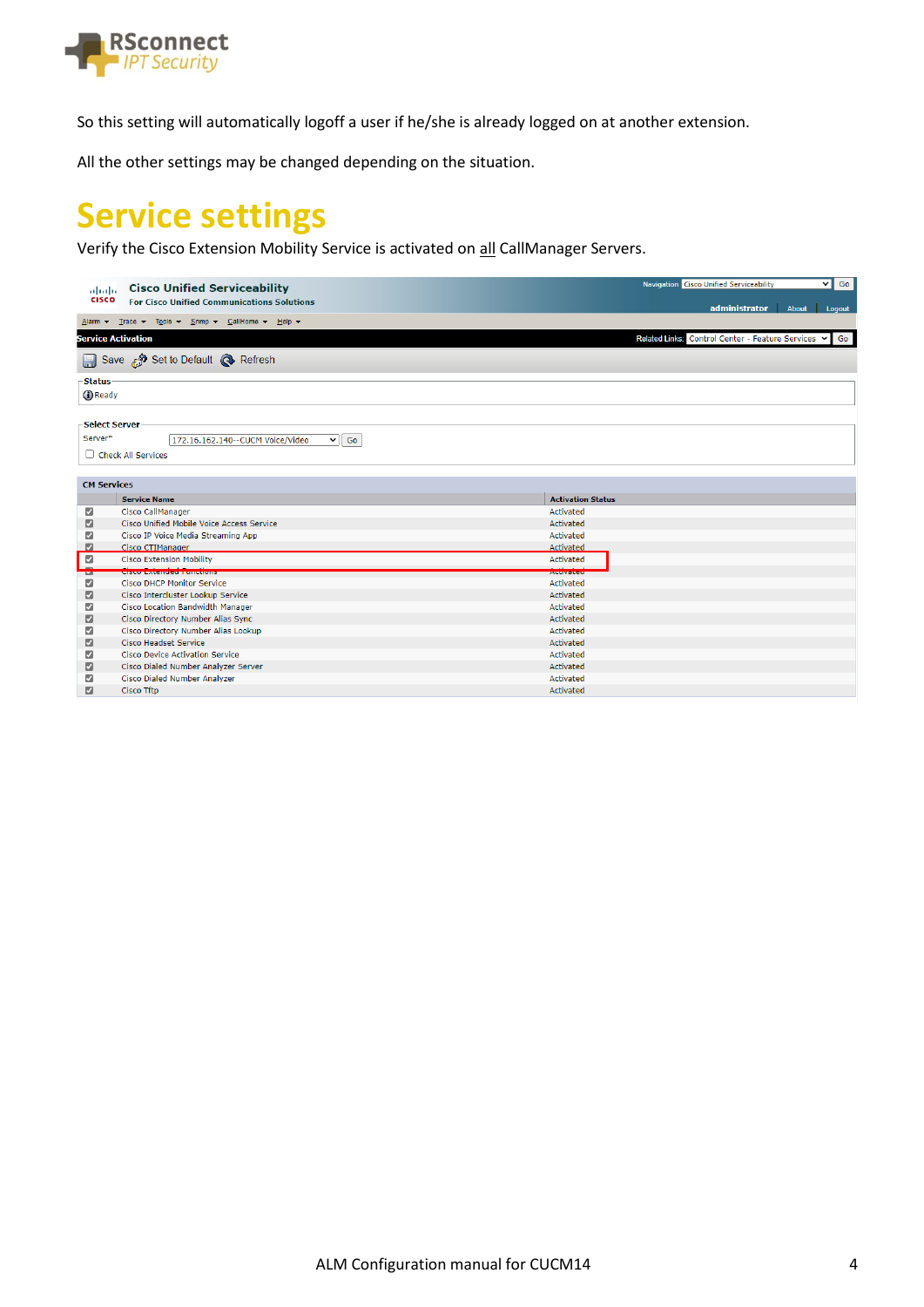

#### Verify the Cisco Extension Mobility Service is running on all CallManager Servers.

| <b>CM Services</b> |                                                 |               |                          |                                                  |                        |
|--------------------|-------------------------------------------------|---------------|--------------------------|--------------------------------------------------|------------------------|
|                    | <b>Service Name</b>                             | <b>Status</b> | <b>Activation Status</b> | <b>Start Time</b>                                | <b>Up Time</b>         |
|                    | Cisco CallManager                               | Started       | Activated                | Mon Jul 5 10:48:28 2021                          | 0 days 10:56:20        |
|                    | Cisco Unified Mobile Voice Access Service       | Started       | Activated                | Mon Jul 5 10:52:41 2021                          | 0 days 10:52:07        |
|                    | Cisco IP Voice Media Streaming App              | Started       | Activated                | Mon Jul 5 10:48:29 2021                          | 0 days 10:56:19        |
|                    | Cisco CTIManager                                | Started       | Activated                | Mon Jul 5 10:48:33 2021                          | 0 days 10:56:15        |
|                    | <b>Cisco Extension Mobility</b>                 | Started       | Activated                | Mon Jul 5 10:52:34 2021                          | 0 days 10:52:14        |
| ◡                  | <u>UNIS USE ET ELECTRICI IN UN DESCRIPTION </u> | ptarted       | <b>AMMY GIVEN</b>        | <u>in islama in ing mga satu tersebut as pag</u> | <b>U days 10.00.02</b> |
|                    | Cisco Intercluster Lookup Service               | Started       | Activated                | Mon Jul 5 10:48:47 2021                          | 0 days 10:56:01        |
|                    | Cisco Location Bandwidth Manager                | Started       | Activated                | Mon Jul 5 10:48:27 2021                          | 0 days 10:56:21        |
|                    | Cisco Directory Number Alias Sync               | Started       | Activated                | Mon Jul 5 10:48:51 2021                          | 0 days 10:55:57        |
|                    | Cisco Directory Number Alias Lookup             | Started       | Activated                | Mon Jul 5 10:52:41 2021                          | 0 days 10:52:07        |
|                    | <b>Cisco Headset Service</b>                    | Started       | Activated                | Mon Jul 5 10:52:41 2021                          | 0 days 10:52:07        |
|                    | <b>Cisco Device Activation Service</b>          | Started       | Activated                | Mon Jul 5 10:52:41 2021                          | 0 days 10:52:07        |
|                    | Cisco Dialed Number Analyzer Server             | Started       | Activated                | Mon Jul 5 10:48:53 2021                          | 0 days 10:55:55        |
|                    | Cisco Dialed Number Analyzer                    | Started       | Activated                | Mon Jul 5 10:52:41 2021                          | 0 days 10:52:07        |
|                    | Cisco Tftp                                      | Started       | Activated                | Mon Jul 5 10:48:57 2021                          | 0 days 10:55:51        |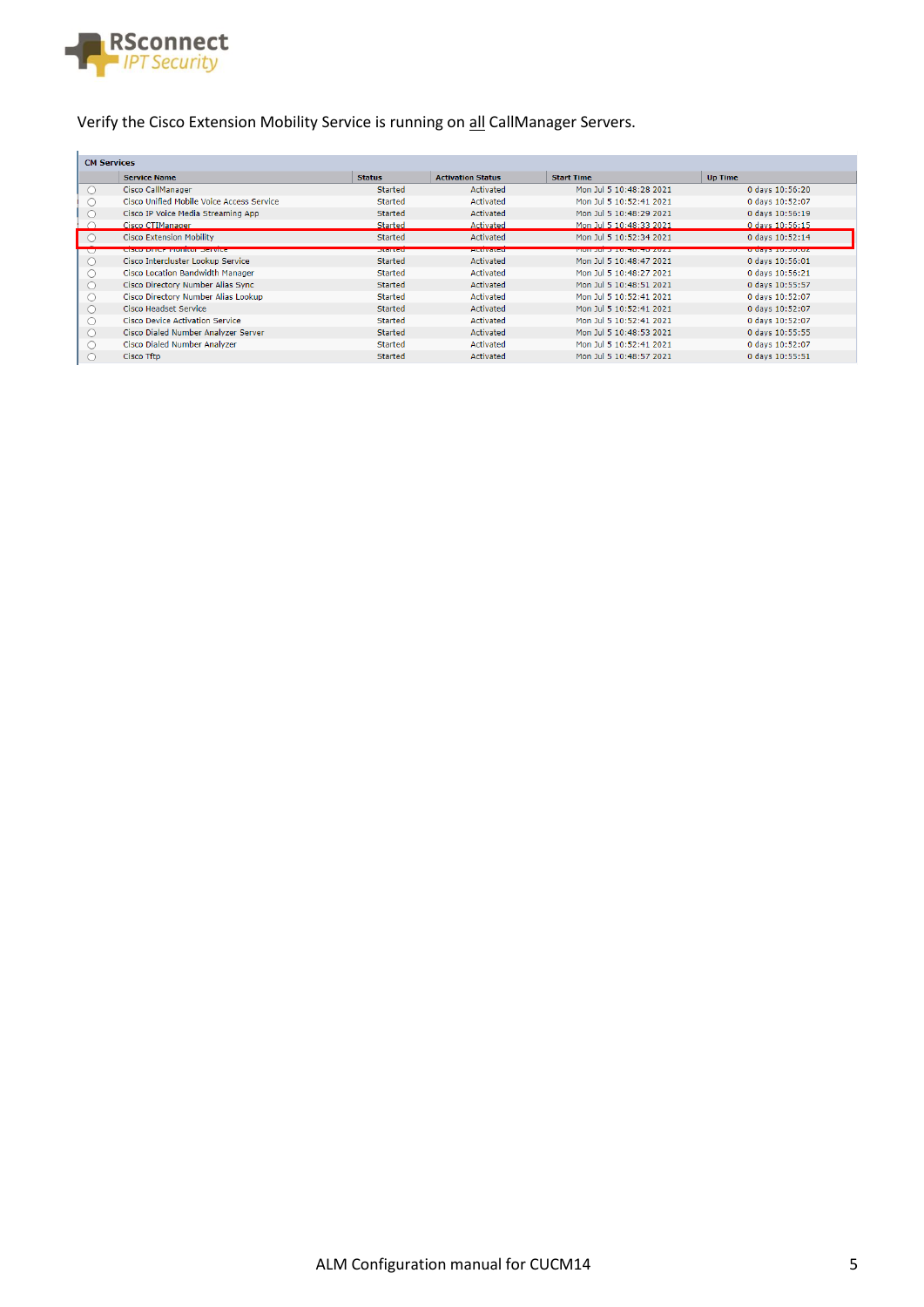

# **Device settings**

The following settings are a required field on every phone or device:

- 1) **Description**: Administrative field to identify each phone in the system
- 2) **Enable Extension Mobility Feature**: to activate the possibility to logon to this specific phone
- 3) **PC Voice VLAN Access:** is a required field and must always be enabled. This field enables the ALM to detect the phone.
- 4) **Web Access Enabled**: is a required field and must always be enabled.
- 5) Optional the Extension Mobility (XML) service can be activated on the phone, when the ALM application does not start or does not exists on the PC a user can always login manually on the phone.

| abab.<br><b>CISCO</b>                 | <b>Cisco Unified CM Administration</b><br><b>For Cisco Unified Communications Solutions</b>                                                                                                                                                              |                                                                                        |                                                      | Navigation Cisco Unified CM Administration V<br>Search Documentation<br>administrator<br>About | Go<br>Logout |
|---------------------------------------|----------------------------------------------------------------------------------------------------------------------------------------------------------------------------------------------------------------------------------------------------------|----------------------------------------------------------------------------------------|------------------------------------------------------|------------------------------------------------------------------------------------------------|--------------|
| System $\blacktriangleright$          | Call Routing $\blacktriangledown$ Media Resources $\blacktriangledown$ Advanced Features $\blacktriangledown$ Device $\blacktriangledown$ Application $\blacktriangledown$ User Management $\blacktriangledown$ Bulk Administration $\blacktriangledown$ |                                                                                        |                                                      | Help $\blacktriangleright$                                                                     |              |
|                                       | <b>Phone Configuration</b>                                                                                                                                                                                                                               |                                                                                        |                                                      | <b>Related Links: Back To Find/List</b>                                                        | $\vee$ Go    |
|                                       | Save Selete C Copy C Reset 2 Apply Config C Add New                                                                                                                                                                                                      |                                                                                        |                                                      |                                                                                                |              |
| <b>Status</b>                         | $(i)$ Add successful                                                                                                                                                                                                                                     |                                                                                        |                                                      |                                                                                                |              |
| -Association-<br>1                    | Modify Button Items<br>$\frac{1773}{778}$ Line [1] - Add a new DN                                                                                                                                                                                        | Phone Type<br><b>Product Type:</b><br><b>Cisco 9971</b><br><b>Device Protocol: SIP</b> |                                                      |                                                                                                |              |
| $\overline{2}$<br>3<br>$\overline{4}$ | $\frac{1778}{278}$ Line $[2]$ - Add a new DN<br>Add a new SD<br>Add a new SD                                                                                                                                                                             | -Real-time Device Status<br>Registration: Unknown<br>IPv4 Address: None                |                                                      |                                                                                                |              |
| 5<br>6                                | Add a new SD<br>Add a new SD<br>---------- Unassigned Associated Items ----------                                                                                                                                                                        | - Device Information -<br>Device is Active<br>Device is trusted                        |                                                      |                                                                                                |              |
| $\overline{7}$<br>8<br>9              | <sup>t</sup> Add a new SD<br>All Calls<br><b>Anna Add a new BLF Directed Call Park</b><br>Call Park                                                                                                                                                      | MAC Address <sup>*</sup><br>Description<br>Device Pool*<br>Common Device Configuration | AB010F020F33<br>Auto 1001<br>Default<br>$<$ None $>$ | $\vee$ View Details<br>$\vee$ View Details                                                     |              |
| 10                                    | the company's                                                                                                                                                                                                                                            | Phone Button Template*                                                                 | Standard 9971 SIP                                    |                                                                                                |              |

|                                 | $-$ Extension Information $\cdot$                 |  |  |  |  |
|---------------------------------|---------------------------------------------------|--|--|--|--|
| Enable Extension Mobility       |                                                   |  |  |  |  |
|                                 | Log Out Profile -- Use Current Device Settings -- |  |  |  |  |
| Log in Time $\leq$ None $\geq$  |                                                   |  |  |  |  |
| Log out Time $\leq$ None $\geq$ |                                                   |  |  |  |  |
|                                 |                                                   |  |  |  |  |

| <b>Product Specific Configuration Layout-</b> |                 |              |    |
|-----------------------------------------------|-----------------|--------------|----|
| 2                                             |                 |              |    |
| $\Box$ Disable Speakerphone                   |                 |              |    |
| Disable Speakerphone and Headset              |                 |              |    |
| PC Port <sup>*</sup>                          | Enabled         | $\check{ }$  |    |
| Settings Access*                              | Enabled         | $\check{ }$  |    |
| Gratuitous ARP*                               | Enabled         | $\checkmark$ |    |
| PC Voice VLAN Access <sup>*</sup>             | Enabled         | $\check{ }$  | З. |
| Video Capabilities*                           | <b>Disabled</b> | $\checkmark$ |    |
| Auto Line Select <sup>*</sup>                 | <b>Disabled</b> | $\checkmark$ |    |
| Web Access <sup>*</sup>                       | Enabled         | $\checkmark$ |    |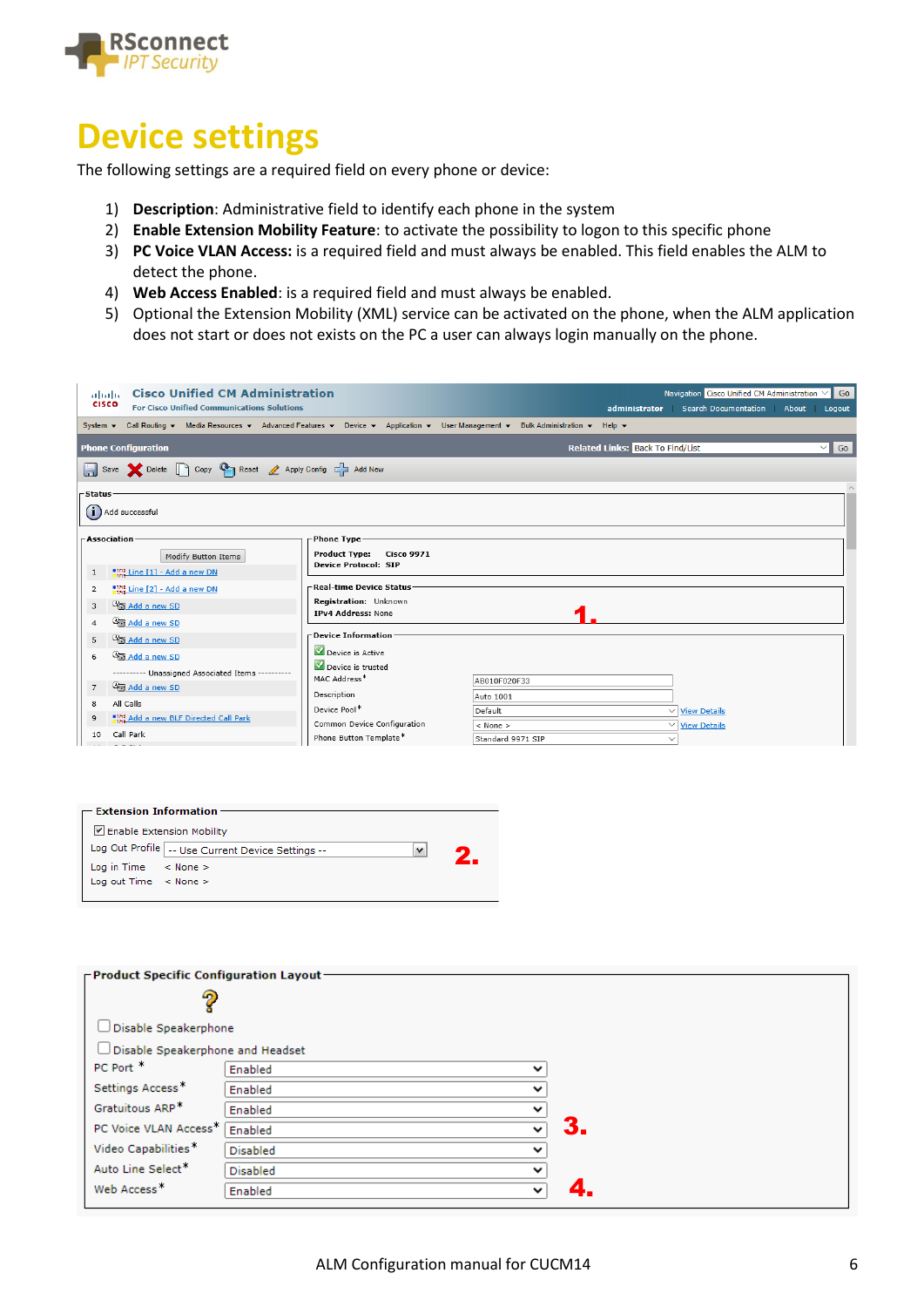

| <b>Subscribed Cisco IP Phone Services for SEP001A2F8DFA32</b>          |                           |  |  |  |  |  |
|------------------------------------------------------------------------|---------------------------|--|--|--|--|--|
| Save $\mathbb{Q}$ Help                                                 |                           |  |  |  |  |  |
| <b>Status</b>                                                          |                           |  |  |  |  |  |
| Add successful                                                         |                           |  |  |  |  |  |
| Service Subscription: Extension Mobility<br><b>Service Information</b> |                           |  |  |  |  |  |
| Service Name*                                                          | <b>Extension Mobility</b> |  |  |  |  |  |
| <b>ASCII Service Name*</b>                                             | <b>Extension Mobility</b> |  |  |  |  |  |
| <b>Subscribed Services</b>                                             |                           |  |  |  |  |  |
| Subscribe a New Service                                                |                           |  |  |  |  |  |
| Extension Mobility                                                     |                           |  |  |  |  |  |
| Unsubscribe<br>Delete                                                  |                           |  |  |  |  |  |
| *- indicates required item.                                            |                           |  |  |  |  |  |

## **Line settings**

Every phone requires a line to place and accept calls. This is not a required field for the ALM to function correctly.

| abab.<br><b>CISCO</b>                  | <b>Cisco Unified CM Administration</b>                                                                                     |   |                                             | Navigation Cisco Unified CM Administration +        | Go              |
|----------------------------------------|----------------------------------------------------------------------------------------------------------------------------|---|---------------------------------------------|-----------------------------------------------------|-----------------|
|                                        | <b>For Cisco Unified Communications Solutions</b>                                                                          |   |                                             | administrator Search Documentation                  | About<br>Logout |
| System $\blacktriangledown$            | Call Routing ▼ Media Resources ▼ Advanced Features ▼ Device ▼ Application ▼ User Management ▼ Bulk Administration ▼ Help ▼ |   |                                             |                                                     |                 |
| <b>Directory Number Configuration</b>  |                                                                                                                            |   |                                             | Related Links: Configure Device (SEP001C58A2D8E1) v | <b>Go</b>       |
|                                        | Save Sublete Complete Apply Config Complete Add New                                                                        |   |                                             |                                                     |                 |
| -Status                                |                                                                                                                            |   |                                             |                                                     |                 |
| $\bf(i)$<br><b>Status: Ready</b>       |                                                                                                                            |   |                                             |                                                     |                 |
| Directory Number Information           |                                                                                                                            |   |                                             |                                                     |                 |
| Directory Number*                      | 1002                                                                                                                       |   | Urgent Priority                             |                                                     |                 |
| <b>Route Partition</b>                 | $<$ None $>$                                                                                                               | ٠ |                                             |                                                     |                 |
| Description                            |                                                                                                                            |   |                                             |                                                     |                 |
| <b>Alerting Name</b>                   |                                                                                                                            |   |                                             |                                                     |                 |
| <b>ASCII Alerting Name</b>             |                                                                                                                            |   |                                             |                                                     |                 |
| External Call Control Profile < None > |                                                                                                                            | ٠ |                                             |                                                     |                 |
| Allow Control of Device from CTI       |                                                                                                                            |   |                                             |                                                     |                 |
| <b>Associated Devices</b>              | SEP001C58A2D8E1                                                                                                            |   |                                             |                                                     |                 |
|                                        |                                                                                                                            |   | <b>Edit Device</b>                          |                                                     |                 |
|                                        |                                                                                                                            |   | <b>Edit Line Appearance</b>                 |                                                     |                 |
|                                        | v ^                                                                                                                        |   |                                             |                                                     |                 |
| <b>Dissociate Devices</b>              |                                                                                                                            |   |                                             |                                                     |                 |
|                                        |                                                                                                                            |   |                                             |                                                     |                 |
|                                        |                                                                                                                            |   |                                             |                                                     |                 |
| Directory Number Settings-             |                                                                                                                            |   |                                             |                                                     |                 |
| <b>Voice Mail Profile</b>              | $<$ None $>$                                                                                                               |   | Choose <none> to use system default)</none> |                                                     |                 |
| Calling Search Space                   | $<$ None $>$                                                                                                               |   |                                             |                                                     |                 |
| <b>BLF Presence Group*</b>             | Standard Presence group                                                                                                    |   |                                             |                                                     |                 |
| User Hold MOH Audio Source             | $<$ None $>$                                                                                                               |   |                                             |                                                     |                 |
| Network Hold MOH Audio Source < None > |                                                                                                                            |   |                                             |                                                     |                 |
| Auto Answer <sup>*</sup>               | Auto Answer Off                                                                                                            |   |                                             |                                                     |                 |
| Reject Anonymous Calls                 |                                                                                                                            |   |                                             |                                                     |                 |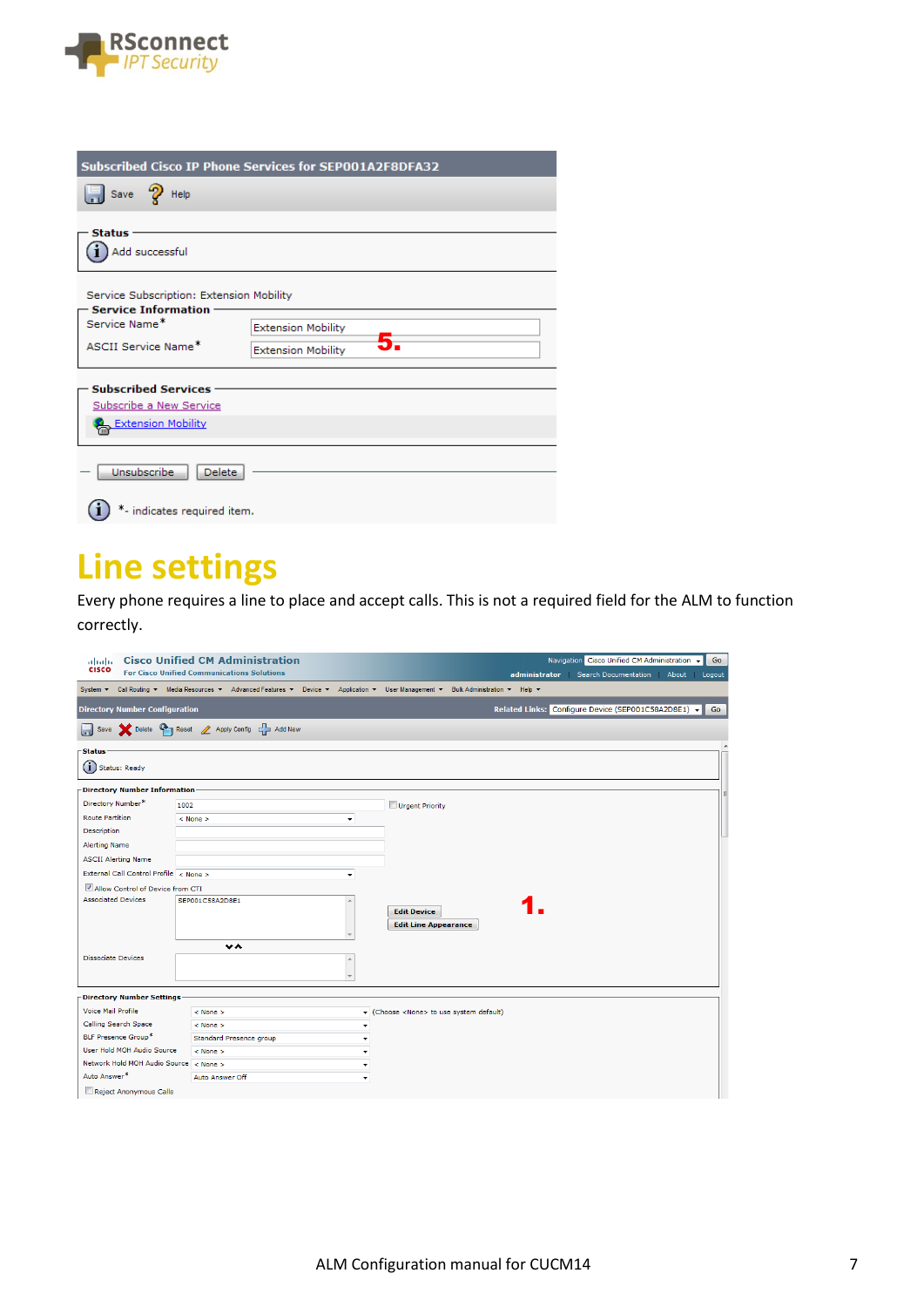

| ababa                                                          | <b>Cisco Unified CM Administration</b>                                                                                                                                                                                                                   |              |                                                                           | Navigation Cisco Unified CM Administration                                                                      |       | $\vee$ G |
|----------------------------------------------------------------|----------------------------------------------------------------------------------------------------------------------------------------------------------------------------------------------------------------------------------------------------------|--------------|---------------------------------------------------------------------------|-----------------------------------------------------------------------------------------------------------------|-------|----------|
| <b>CISCO</b>                                                   | <b>For Cisco Unified Communications Solutions</b>                                                                                                                                                                                                        |              |                                                                           | administrator                                                                                                   | About | Logou    |
| System $\blacktriangledown$                                    | Call Routing $\blacktriangledown$ Media Resources $\blacktriangledown$ Advanced Features $\blacktriangledown$ Device $\blacktriangledown$ Application $\blacktriangledown$ User Management $\blacktriangledown$ Bulk Administration $\blacktriangledown$ |              | Help $\blacktriangledown$                                                 |                                                                                                                 |       |          |
| <b>Directory Number Configuration</b>                          |                                                                                                                                                                                                                                                          |              |                                                                           | Related Links: Configure Device (SEP0007EB6442EF) V                                                             |       |          |
| Delete <b>Co</b> n Reset                                       | Apply Config C Add New                                                                                                                                                                                                                                   |              |                                                                           |                                                                                                                 |       |          |
| <b>Confidential Access Mode</b>                                | $<$ None $>$                                                                                                                                                                                                                                             | $\check{ }$  |                                                                           |                                                                                                                 |       |          |
| <b>Confidential Access Level</b>                               | $<$ None $>$                                                                                                                                                                                                                                             | $\checkmark$ |                                                                           |                                                                                                                 |       |          |
| Call Control Agent Profile                                     | $<$ None $>$                                                                                                                                                                                                                                             | $\checkmark$ |                                                                           |                                                                                                                 |       |          |
| Line Settings for All Devices                                  |                                                                                                                                                                                                                                                          |              |                                                                           |                                                                                                                 |       |          |
| Hold Reversion Ring Duration (seconds)                         |                                                                                                                                                                                                                                                          |              | Setting the Hold Reversion Ring Duration to zero will disable the feature |                                                                                                                 |       |          |
| Hold Reversion Notification Interval (seconds)                 |                                                                                                                                                                                                                                                          |              |                                                                           | Setting the Hold Reversion Notification Interval to zero will disable the feature                               |       |          |
| Party Entrance Tone <sup>*</sup>                               | Default                                                                                                                                                                                                                                                  | $\check{~}$  |                                                                           |                                                                                                                 |       |          |
| Line 1 on Device SEP0007EB6442EF                               |                                                                                                                                                                                                                                                          |              |                                                                           |                                                                                                                 |       |          |
| Display (Caller ID)                                            |                                                                                                                                                                                                                                                          |              |                                                                           | Display text for a line appearance is intended for displaying text such as a name instead of a directory number |       |          |
|                                                                | for calls. If you specify a number, the person receiving a call may not see the proper identity of the caller.                                                                                                                                           |              |                                                                           |                                                                                                                 |       |          |
| ASCII Display (Caller ID)                                      |                                                                                                                                                                                                                                                          |              |                                                                           |                                                                                                                 |       |          |
| Line Text Label                                                | Please Login                                                                                                                                                                                                                                             |              |                                                                           |                                                                                                                 |       |          |
| <b>External Phone Number Mask</b>                              |                                                                                                                                                                                                                                                          |              |                                                                           |                                                                                                                 |       |          |
| Visual Message Waiting<br><b>Indicator Policy*</b>             | <b>Use System Policy</b>                                                                                                                                                                                                                                 | $\checkmark$ |                                                                           |                                                                                                                 |       |          |
| Ring Setting (Phone Idle)*                                     | Use System Default                                                                                                                                                                                                                                       | $\checkmark$ |                                                                           |                                                                                                                 |       |          |
| Ring Setting (Phone Active)                                    | Use System Default                                                                                                                                                                                                                                       |              | ▼ Applies to this line when any line on the phone has a call in progress. |                                                                                                                 |       |          |
| Call Pickup Group Audio Alert<br>Setting(Phone Idle)           | Use System Default                                                                                                                                                                                                                                       | $\checkmark$ |                                                                           |                                                                                                                 |       |          |
| Call Pickup Group Audio Alert<br>Setting(Phone Active)         | Use System Default                                                                                                                                                                                                                                       | $\checkmark$ |                                                                           |                                                                                                                 |       |          |
| Monitoring Calling Search<br>Space                             | $<$ None $>$                                                                                                                                                                                                                                             | $\check{~}$  |                                                                           |                                                                                                                 |       |          |
| Multiple Call/Call Waiting Settings on Device SEP0007EB6442EF- |                                                                                                                                                                                                                                                          |              |                                                                           |                                                                                                                 |       |          |
|                                                                | Note: The range to select the Max Number of calls is: 1-200                                                                                                                                                                                              |              |                                                                           |                                                                                                                 |       |          |
| Maximum Number of Calls*                                       | 4                                                                                                                                                                                                                                                        |              |                                                                           |                                                                                                                 |       |          |
| Busy Trigger*                                                  | $\overline{2}$                                                                                                                                                                                                                                           |              | (Less than or equal to Max. Calls)                                        |                                                                                                                 |       |          |

The "Line Text Label" field is the text which is displayed on the phone to identify a phone or a user. Because the phone in this example is only an internal phone and can only be used in combination with ExtensionMobility and ALM.

Using an internal Partition and CallingSearchSpaces the phone can be restricted to only dial internal numbers. This will prevent unauthorized usage of the phone if no user has logged on. This way the costs can be reduced.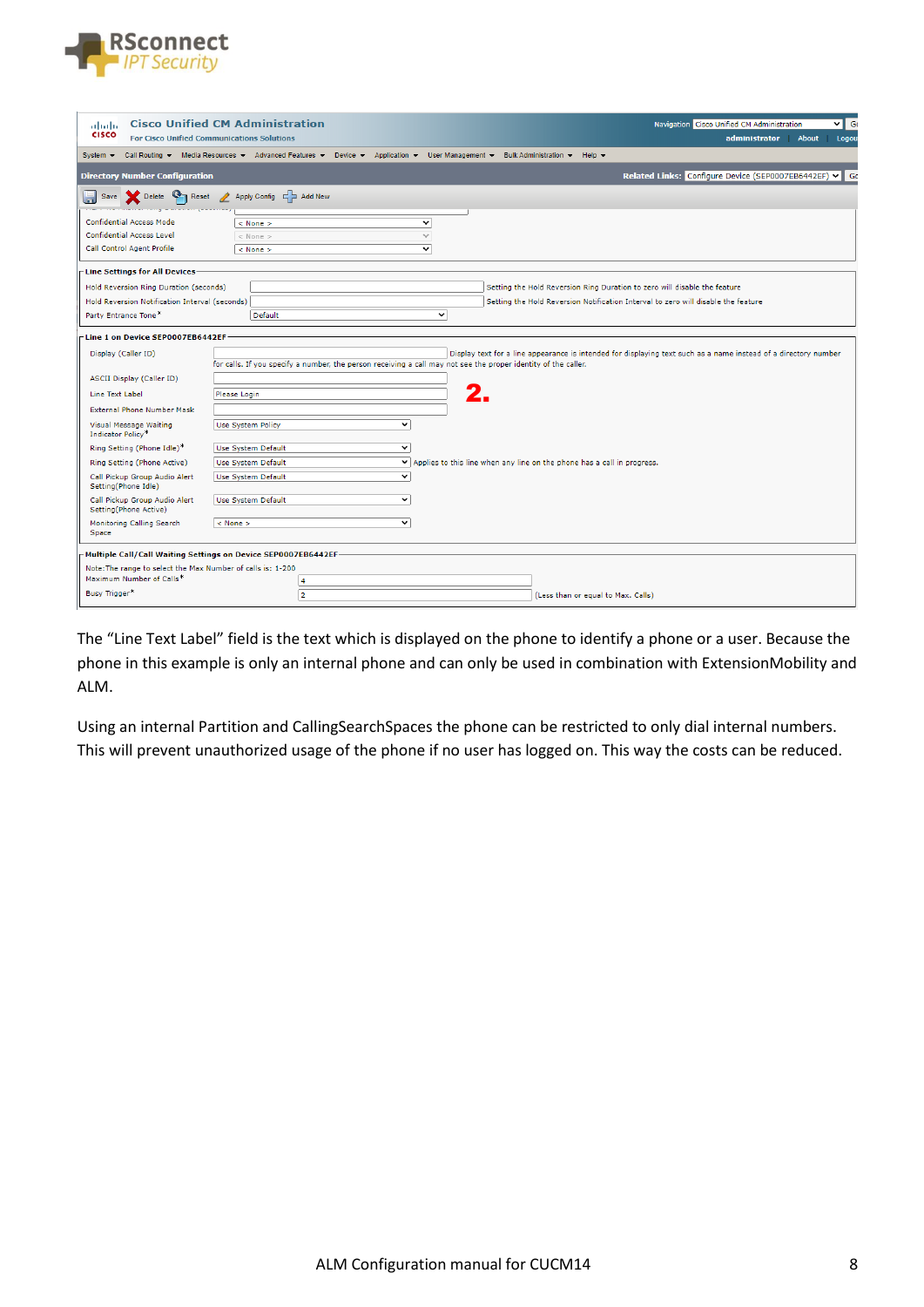

# **Device profile**

A User Device Profile is the profile which will be loaded on the phone when a user logs in using ALM. The settings which were previously configured on the phone will not be available anymore.

• Optional the Extension Mobility IP Phone service can be activated on the phone, when the ALM application does start on the PC a user can always login manually on the phone.

| abab.          | <b>Cisco Unified CM Administration</b>                                                                       |                                                      |                                           | Navigation Cisco Unified CM Administration v Go |                       |
|----------------|--------------------------------------------------------------------------------------------------------------|------------------------------------------------------|-------------------------------------------|-------------------------------------------------|-----------------------|
| <b>CISCO</b>   | <b>For Cisco Unified Communications Solutions</b>                                                            |                                                      |                                           | ccmadministrator<br>About                       | Logout                |
| System $\sim$  | Call Routing v Media Resources v Voice Mail v Device v Application v User Management v Bulk Administration v |                                                      | Help $\blacktriangleright$                |                                                 |                       |
|                | <b>Device Profile Configuration</b>                                                                          |                                                      | <b>Related Links: Back To Find/List</b>   |                                                 | $\vee$ Go             |
|                | Save Selete Copy + Add New                                                                                   |                                                      |                                           |                                                 |                       |
| - Status -     |                                                                                                              |                                                      |                                           |                                                 | $\boldsymbol{\wedge}$ |
|                | $(i)$ Status: Ready                                                                                          |                                                      |                                           |                                                 |                       |
|                |                                                                                                              |                                                      |                                           |                                                 |                       |
|                | <b>Association Info</b>                                                                                      | <b>User Device Profile Information</b>               |                                           |                                                 |                       |
|                | <b>Modify Button Items</b>                                                                                   | <b>Product Type:</b>                                 | Cisco 7960                                |                                                 |                       |
| $\mathbf{1}$   | $\frac{1}{288}$ Line [1] - 4312 (no partition)                                                               | <b>Device Protocol:</b><br>Device Profile Name*      | <b>SCCP</b><br>Device Profile - ALM user1 |                                                 |                       |
| $\overline{2}$ | aths Line [2] - Add a new DN                                                                                 | Description                                          | Device Profile - ALM user1                |                                                 |                       |
| 3              | Add a new SD                                                                                                 | User Hold MOH Audio Source < None >                  |                                           | $\checkmark$                                    |                       |
| 4              | Add a new SD                                                                                                 | User Locale                                          | $<$ None $>$                              | $\checkmark$                                    |                       |
| 5              | Add a new SD                                                                                                 | Phone Button Template*                               | Standard 7960 SCCP                        | $\checkmark$                                    |                       |
|                |                                                                                                              | Softkey Template                                     | $<$ None $>$                              | ٧                                               |                       |
| 6              | Add a new SD                                                                                                 | Privacy <sup>*</sup>                                 | Default                                   | $\checkmark$                                    |                       |
|                | ---------- Unassigned Associated Items ----------                                                            | Join Across Lines                                    | Default                                   | $\checkmark$                                    |                       |
| $\overline{7}$ | Add a new SD                                                                                                 | Ignore Presentation Indicators (internal calls only) |                                           |                                                 |                       |
| 8              | Add a new SURL                                                                                               | Do Not Disturb                                       |                                           |                                                 |                       |
| 9              | Add a new BLF SD                                                                                             | <b>DND Incoming Call Alert</b>                       | $<$ None $>$                              | $\checkmark$                                    |                       |
| 10             | arms Add a new BLF Directed Call Park                                                                        |                                                      |                                           |                                                 |                       |
| 11             | Privacy                                                                                                      | <b>Expansion Module Information</b>                  |                                           |                                                 |                       |
| 12             | None                                                                                                         | Module1 $\sqrt{6}$ None >                            | $\checkmark$                              |                                                 |                       |
|                |                                                                                                              | Module2 $\vert$ < None >                             | $\checkmark$                              |                                                 |                       |

## **Device profile directory number settings**

The Directory Number Configuration will be loaded on the specific phone when a user logs on.

| abab.<br><b>CISCO</b>                  | <b>Cisco Unified CM Administration</b><br><b>For Cisco Unified Communications Solutions</b> | Navigation Cisco Unified CM Administration v<br>Go<br>Search Documentation<br>administrator<br>About  <br>Logout           |
|----------------------------------------|---------------------------------------------------------------------------------------------|----------------------------------------------------------------------------------------------------------------------------|
| System $\blacktriangledown$            |                                                                                             | Call Routing ▼ Media Resources ▼ Advanced Features ▼ Device ▼ Application ▼ User Management ▼ Bulk Administration ▼ Help ▼ |
| <b>Directory Number Configuration</b>  |                                                                                             | Related Links: Configure Device (alm.user1) v<br>Go                                                                        |
| Save                                   | Delete <b>C</b> Reset <i>L</i> Apply Config C Add New                                       |                                                                                                                            |
| -Status                                |                                                                                             |                                                                                                                            |
| $\bf(i)$<br><b>Status: Ready</b>       |                                                                                             |                                                                                                                            |
| -Directory Number Information          |                                                                                             |                                                                                                                            |
| Directory Number*                      | 8001                                                                                        | Urgent Priority                                                                                                            |
| <b>Route Partition</b>                 | $<$ None $>$<br>۰                                                                           |                                                                                                                            |
| <b>Description</b>                     | Device Profile - user1                                                                      |                                                                                                                            |
| <b>Alerting Name</b>                   | user1                                                                                       |                                                                                                                            |
| <b>ASCII Alerting Name</b>             | user1                                                                                       |                                                                                                                            |
| External Call Control Profile < None > | ۰                                                                                           |                                                                                                                            |
| Allow Control of Device from CTI       |                                                                                             |                                                                                                                            |
| <b>Associated Devices</b>              | alm.user1                                                                                   |                                                                                                                            |
|                                        |                                                                                             | <b>Edit Device</b><br><b>Edit Line Appearance</b>                                                                          |
|                                        |                                                                                             |                                                                                                                            |
|                                        | $\mathbf v$ n $\mathbf w$                                                                   |                                                                                                                            |
| <b>Dissociate Devices</b>              |                                                                                             |                                                                                                                            |
|                                        |                                                                                             |                                                                                                                            |
| -Directory Number Settings             |                                                                                             |                                                                                                                            |
| <b>Voice Mail Profile</b>              | $<$ None $>$                                                                                | Choose <none> to use system default)</none>                                                                                |
| Calling Search Space                   | < None >                                                                                    | ٠                                                                                                                          |
| BLF Presence Group*                    | Standard Presence group                                                                     | ٠                                                                                                                          |
| User Hold MOH Audio Source             | $<$ None $>$                                                                                | ۰                                                                                                                          |
| Network Hold MOH Audio Source          | $<$ None $>$                                                                                | ۰                                                                                                                          |
| Auto Answer*                           | Auto Answer Off                                                                             | $\overline{\phantom{a}}$                                                                                                   |
| Reject Anonymous Calls                 |                                                                                             |                                                                                                                            |

All basic user settings can be configured in the field above. So a DN, Partition and CallingSearchSpace, also the forwards to voicemail or another internal or external destination can be configured on the phone.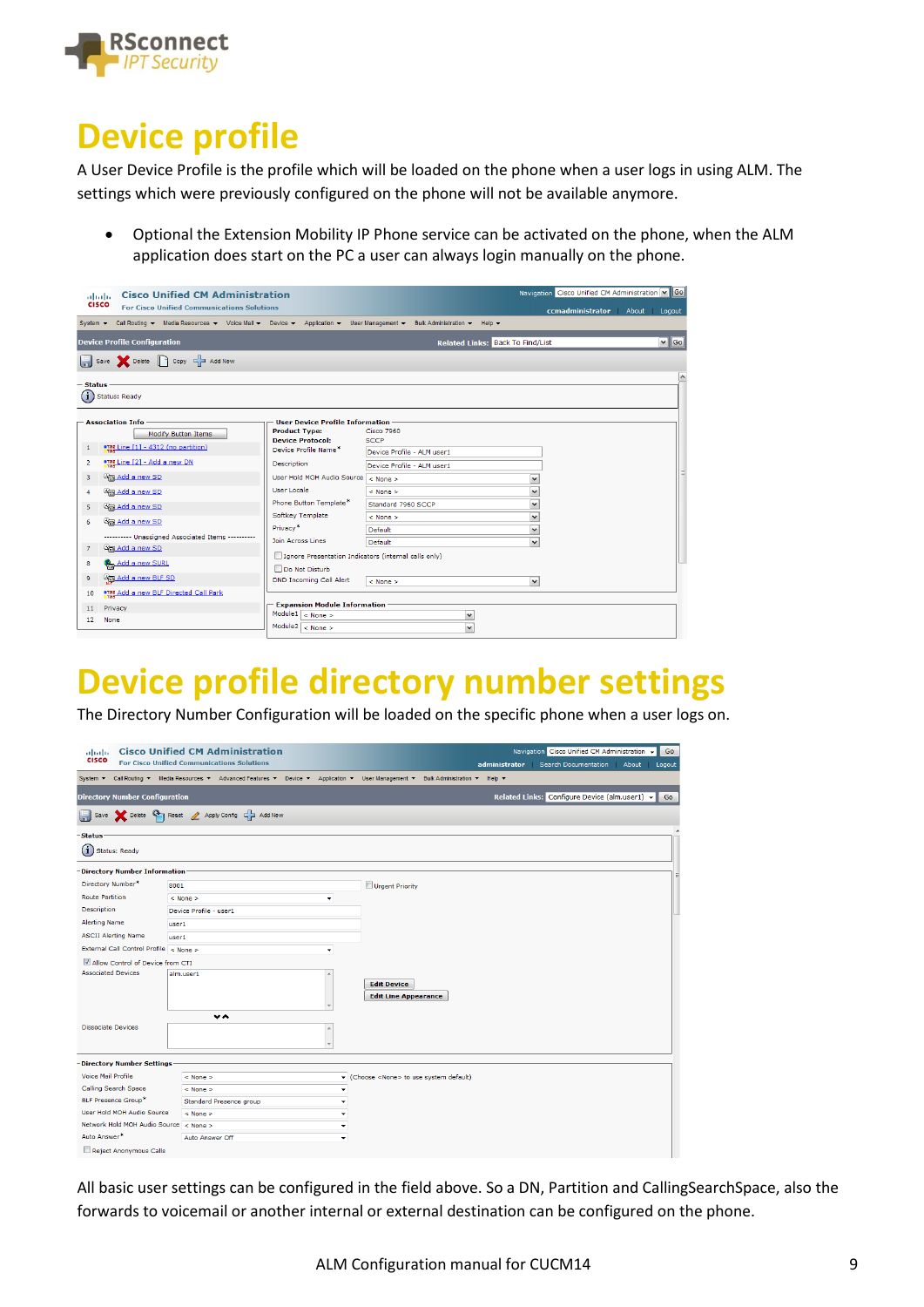

| ahaha<br><b>CISCO</b>                                  | <b>Cisco Unified CM Administration</b><br><b>For Cisco Unified Communications Solutions</b> | Navigation Cisco Unified CM Administration<br>administrator                                                                                                                                                                                                                           | ⊽l ଗ<br>About<br>Logou                         |
|--------------------------------------------------------|---------------------------------------------------------------------------------------------|---------------------------------------------------------------------------------------------------------------------------------------------------------------------------------------------------------------------------------------------------------------------------------------|------------------------------------------------|
| System $\sim$                                          |                                                                                             | Call Routing $\blacktriangledown$ Media Resources $\blacktriangledown$ Advanced Features $\blacktriangledown$ Device $\blacktriangledown$ Application $\blacktriangledown$ User Management $\blacktriangledown$ Bulk Administration $\blacktriangledown$<br>Help $\blacktriangledown$ |                                                |
| <b>Directory Number Configuration</b>                  |                                                                                             | Related Links: Configure Device (almuser01) v G                                                                                                                                                                                                                                       |                                                |
|                                                        | Save Solete Complete Apply Config Complete Add New                                          |                                                                                                                                                                                                                                                                                       |                                                |
| $-$ Line 1 on Device almuser01                         |                                                                                             |                                                                                                                                                                                                                                                                                       |                                                |
|                                                        |                                                                                             | Value                                                                                                                                                                                                                                                                                 | <b>Update Shared Device</b><br><b>Settings</b> |
| Display (Caller ID)                                    |                                                                                             | Display text for a line appearance is intended for displaying text such as a name instead<br>of a directory number for calls. If you specify a number, the person receiving a call may not see the proper identity of the caller.                                                     | о                                              |
| ASCII Display (Caller ID)                              |                                                                                             |                                                                                                                                                                                                                                                                                       |                                                |
| Line Text Label                                        | almuser01                                                                                   |                                                                                                                                                                                                                                                                                       |                                                |
| <b>External Phone Number</b><br>Mask                   |                                                                                             |                                                                                                                                                                                                                                                                                       |                                                |
| Visual Message Waiting<br><b>Indicator Policy*</b>     | Use System Policy                                                                           | v                                                                                                                                                                                                                                                                                     |                                                |
| Ring Setting (Phone Idle)*                             | Use System Default                                                                          | $\checkmark$                                                                                                                                                                                                                                                                          |                                                |
| Ring Setting (Phone Active)                            | Use System Default                                                                          | ▼ Applies to this line when any line on the phone has a call in progress.                                                                                                                                                                                                             |                                                |
| Call Pickup Group Audio<br>Alert Setting(Phone Idle)   | Use System Default                                                                          | $\checkmark$                                                                                                                                                                                                                                                                          |                                                |
| Call Pickup Group Audio<br>Alert Setting(Phone Active) | Use System Default                                                                          | $\check{ }$                                                                                                                                                                                                                                                                           |                                                |
| Monitoring Calling Search<br>Space                     | $<$ None $>$                                                                                | ◡                                                                                                                                                                                                                                                                                     |                                                |
|                                                        |                                                                                             |                                                                                                                                                                                                                                                                                       | <b>Propagate Selected</b>                      |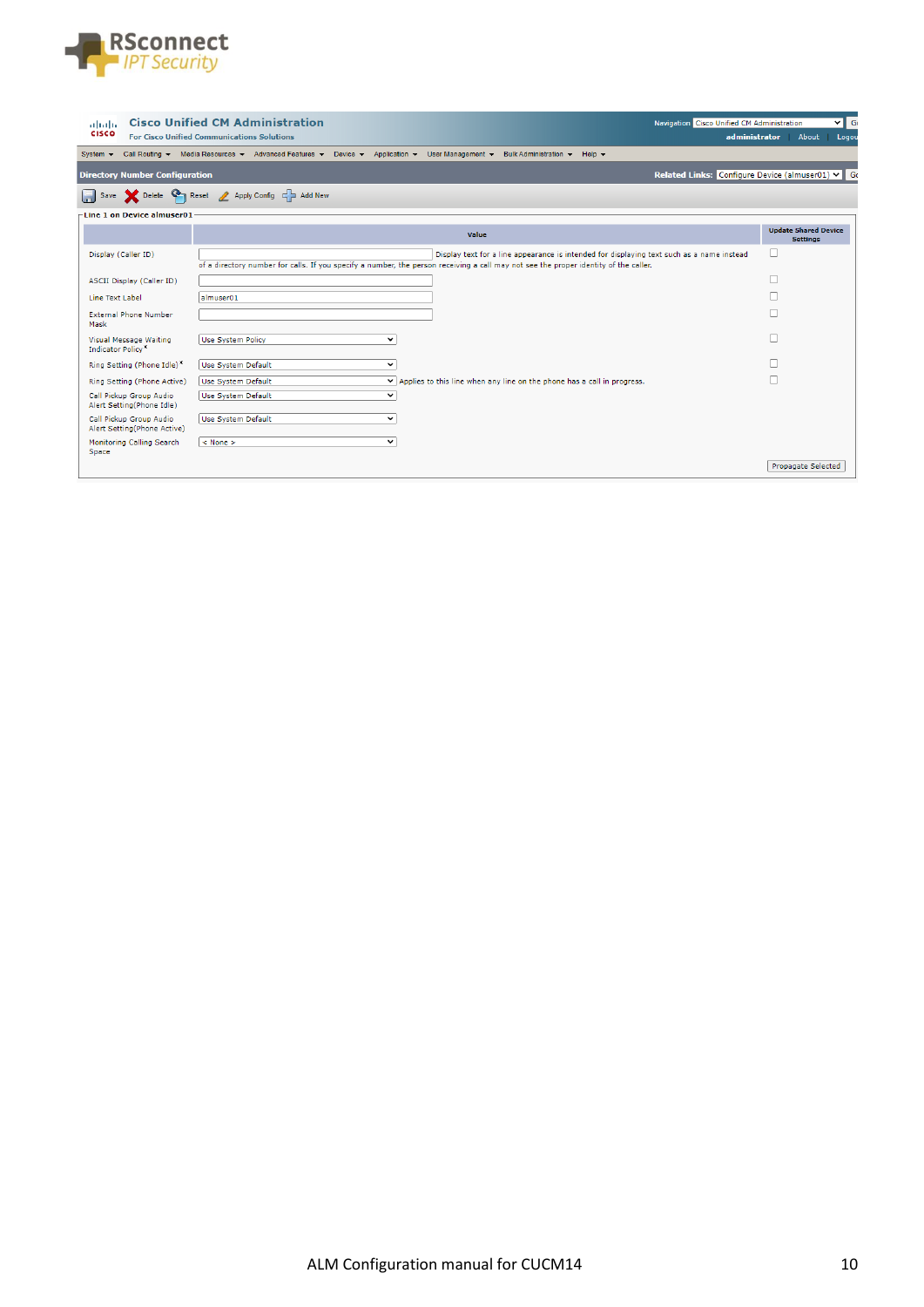

## **Creating a user**

The UserID is a required field, this field is the username which is send to the CallManager when a user logs in.

The ALM application will send this username to the system so the user does not have to enter their username manually on the phone anymore using the keypad.

| abab.<br><b>CISCO</b>                 | <b>Cisco Unified CM Administration</b><br><b>For Cisco Unified Communications Solutions</b>                         |                        | administrator             | Navigation Cisco Unified CM Administration V<br><b>Search Documentation</b> | Go<br>About<br>Logout |  |  |  |
|---------------------------------------|---------------------------------------------------------------------------------------------------------------------|------------------------|---------------------------|-----------------------------------------------------------------------------|-----------------------|--|--|--|
| System $\blacktriangleright$          | Call Routing ▼ Media Resources ▼ Advanced Features ▼ Device ▼ Application ▼ User Management ▼ Bulk Administration ▼ |                        | Help $\blacktriangledown$ |                                                                             |                       |  |  |  |
| <b>End User Configuration</b>         |                                                                                                                     |                        |                           | Related Links: Back to Find List Users $\vee$ Go                            |                       |  |  |  |
| Save <b>X</b> Delete <b>C</b> Add New |                                                                                                                     |                        |                           |                                                                             |                       |  |  |  |
| ·Status·                              |                                                                                                                     |                        |                           |                                                                             | $\hat{\phantom{a}}$   |  |  |  |
| $(i)$ Status: Ready                   |                                                                                                                     |                        |                           |                                                                             |                       |  |  |  |
| User Information                      |                                                                                                                     |                        |                           |                                                                             |                       |  |  |  |
| User Status                           | <b>Enabled Local User</b>                                                                                           |                        |                           |                                                                             |                       |  |  |  |
| User ID <sup>*</sup>                  | almuser1                                                                                                            |                        |                           |                                                                             |                       |  |  |  |
| Password                              |                                                                                                                     | <b>Edit Credential</b> |                           |                                                                             |                       |  |  |  |
| Confirm Password                      |                                                                                                                     |                        |                           |                                                                             |                       |  |  |  |
| Self-Service User ID                  |                                                                                                                     |                        |                           |                                                                             |                       |  |  |  |
| PIN                                   |                                                                                                                     | <b>Edit Credential</b> |                           |                                                                             |                       |  |  |  |
| Confirm PIN                           |                                                                                                                     |                        |                           |                                                                             |                       |  |  |  |
| Last name*                            | user1                                                                                                               |                        |                           |                                                                             |                       |  |  |  |
| Middle name                           |                                                                                                                     |                        |                           |                                                                             |                       |  |  |  |
| First name                            | alm                                                                                                                 |                        |                           |                                                                             |                       |  |  |  |
| Display name                          |                                                                                                                     |                        |                           |                                                                             |                       |  |  |  |
| Title                                 |                                                                                                                     |                        |                           |                                                                             |                       |  |  |  |
| Directory URI                         |                                                                                                                     |                        |                           |                                                                             |                       |  |  |  |
| Telephone Number                      |                                                                                                                     |                        |                           |                                                                             |                       |  |  |  |
| Home Number                           |                                                                                                                     |                        |                           |                                                                             |                       |  |  |  |
| Mobile Number                         |                                                                                                                     |                        |                           |                                                                             |                       |  |  |  |
| Pager Number                          |                                                                                                                     |                        |                           |                                                                             |                       |  |  |  |
| Mail ID                               |                                                                                                                     |                        |                           |                                                                             |                       |  |  |  |
| Manager User ID                       |                                                                                                                     |                        |                           |                                                                             |                       |  |  |  |

The previously created DeviceProfile has to be attached to a user so the system knows which profile has to be loaded on the phone based on the entered UserID.

Scroll down to the "Extension Mobility" field to attach the DeviceProfile.

| <b>⊤Extension Mobility</b>               |                         |             |  |  |  |  |  |  |
|------------------------------------------|-------------------------|-------------|--|--|--|--|--|--|
| Available Profiles                       | user profile 10         |             |  |  |  |  |  |  |
|                                          | user profile 11         |             |  |  |  |  |  |  |
|                                          | user profile 12         |             |  |  |  |  |  |  |
|                                          | user_profile_13         |             |  |  |  |  |  |  |
|                                          | user profile 14         |             |  |  |  |  |  |  |
| v n                                      |                         |             |  |  |  |  |  |  |
| <b>Controlled Profiles</b>               | user_profile_1          |             |  |  |  |  |  |  |
|                                          |                         |             |  |  |  |  |  |  |
|                                          |                         |             |  |  |  |  |  |  |
|                                          |                         |             |  |  |  |  |  |  |
|                                          |                         |             |  |  |  |  |  |  |
| Default Profile                          | -- Not Selected --      |             |  |  |  |  |  |  |
| BLF Presence Group*                      | Standard Presence group |             |  |  |  |  |  |  |
| SUBSCRIBE Calling Search Space  < None > |                         | $\check{ }$ |  |  |  |  |  |  |
| Allow Control of Device from CTI         |                         |             |  |  |  |  |  |  |
|                                          |                         |             |  |  |  |  |  |  |
| Enable Extension Mobility Cross Cluster  |                         |             |  |  |  |  |  |  |
|                                          |                         |             |  |  |  |  |  |  |